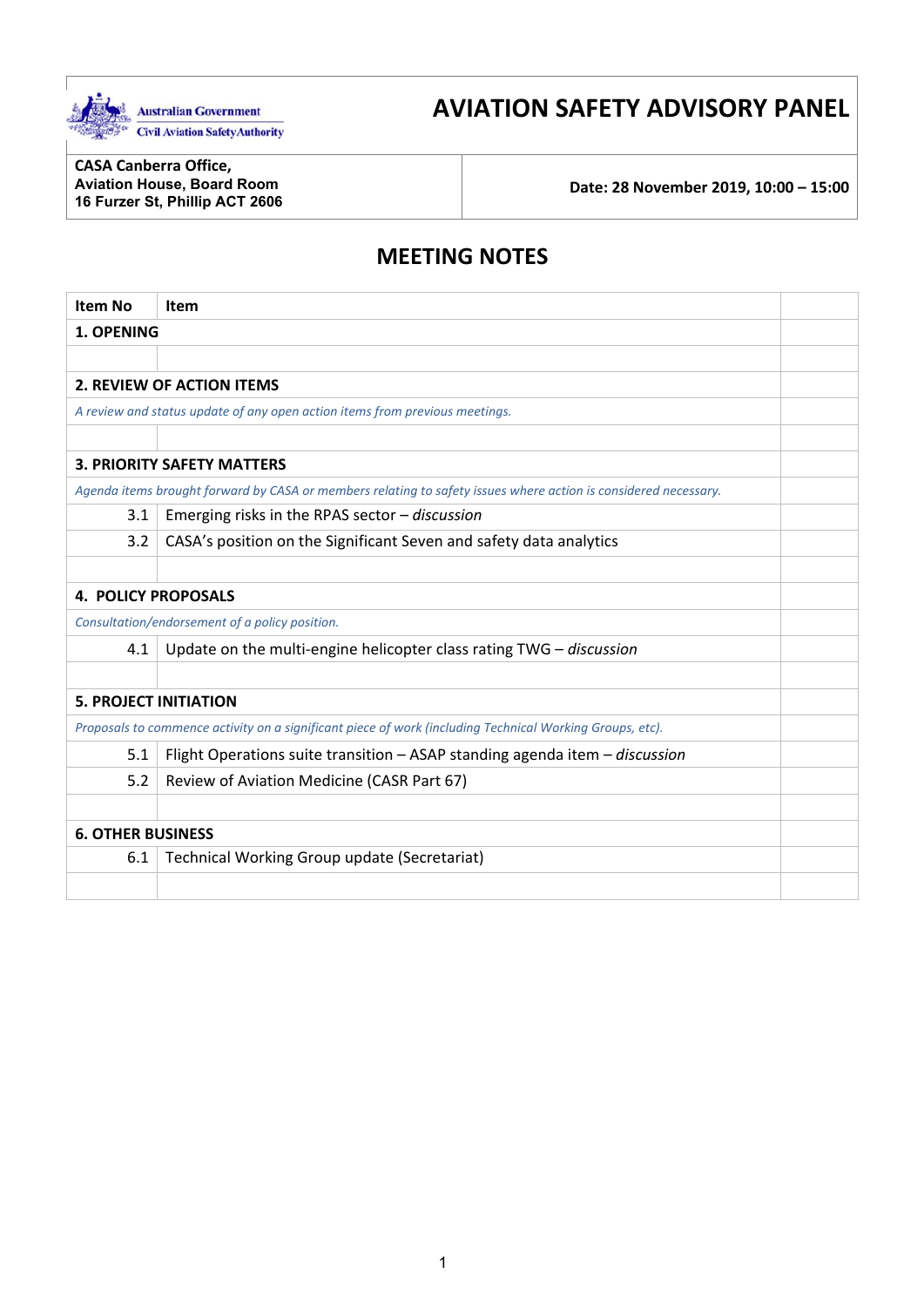## **1. OPENING**

The Chair welcomed all ASAP members and observers to the fourth and final meeting of 2019. The Chair also welcomed Mr Roger Crosthwaite and Mr Simon Moore who attended the meeting as observers.

Apologies had been received from Mr Jim Davis.

Mr Crawford proposed amendments to the minutes from the meeting on 12 September 2019 out of session. These were noted and agreed by all Panel members in attendance.

 progress of the ASAP and TWGs. In opening remarks, the Chair noted that 2019 had been particularly busy with many Technical Working Group (TWG) meetings and he had received positive comments from industry on the

Mr Crawford updated the Panel on CASA's regulatory reform and informed them on the status of the progress of the MOSs and guidance material, noting the significant amount of work still to be completed. He also acknowledged that CASA is undergoing the Regulatory Services and Surveillance Transformation (RSST) program which involves a significant organisation cultural change.

 view that an implementation period of at least 12 months from the time that CASA is ready to The ASAP reaffirmed their commitment to assist CASA in the successful delivery of the regulations and strongly encouraged CASA to continue to engage and work with industry during the final regulatory development phases and during the implementation phase. The Panel endorsed the begin the process is necessary and the Panel agreed that their advice to the DAS would support any CASA decision to delay the commencement date of the flight operations regulations to achieve this.

 The Panel requested for an update on the RSST program to be a standing agenda item for future ASAP meetings.

| Action /       | The ASAP:                                                                                                                                                                                                                                                                         |
|----------------|-----------------------------------------------------------------------------------------------------------------------------------------------------------------------------------------------------------------------------------------------------------------------------------|
| Recommendation |                                                                                                                                                                                                                                                                                   |
|                | (1) Strongly recommends industry is afforded 12 months to transition to<br>the future flight operations regulations from the time CASA has the<br>appropriate artefacts completed. The Panel notes this may require a<br>delay to the current commencement date of 25 March 2021. |
|                | (2) Requests for CASA's Regulatory Services and Surveillance<br>Transformation (RSST) program to be a standing agenda item at future<br>meetings.                                                                                                                                 |

#### **2. REVIEW OF ACTION ITEMS**

Action items from the previous meeting were reviewed and are recorded at Attachment 1 and, where appropriate, below.

#### **2017‐2/2 – In progress.**

Mr Crawford provided an update to the ASAP on progress and advised that CASA has informed the ABAA.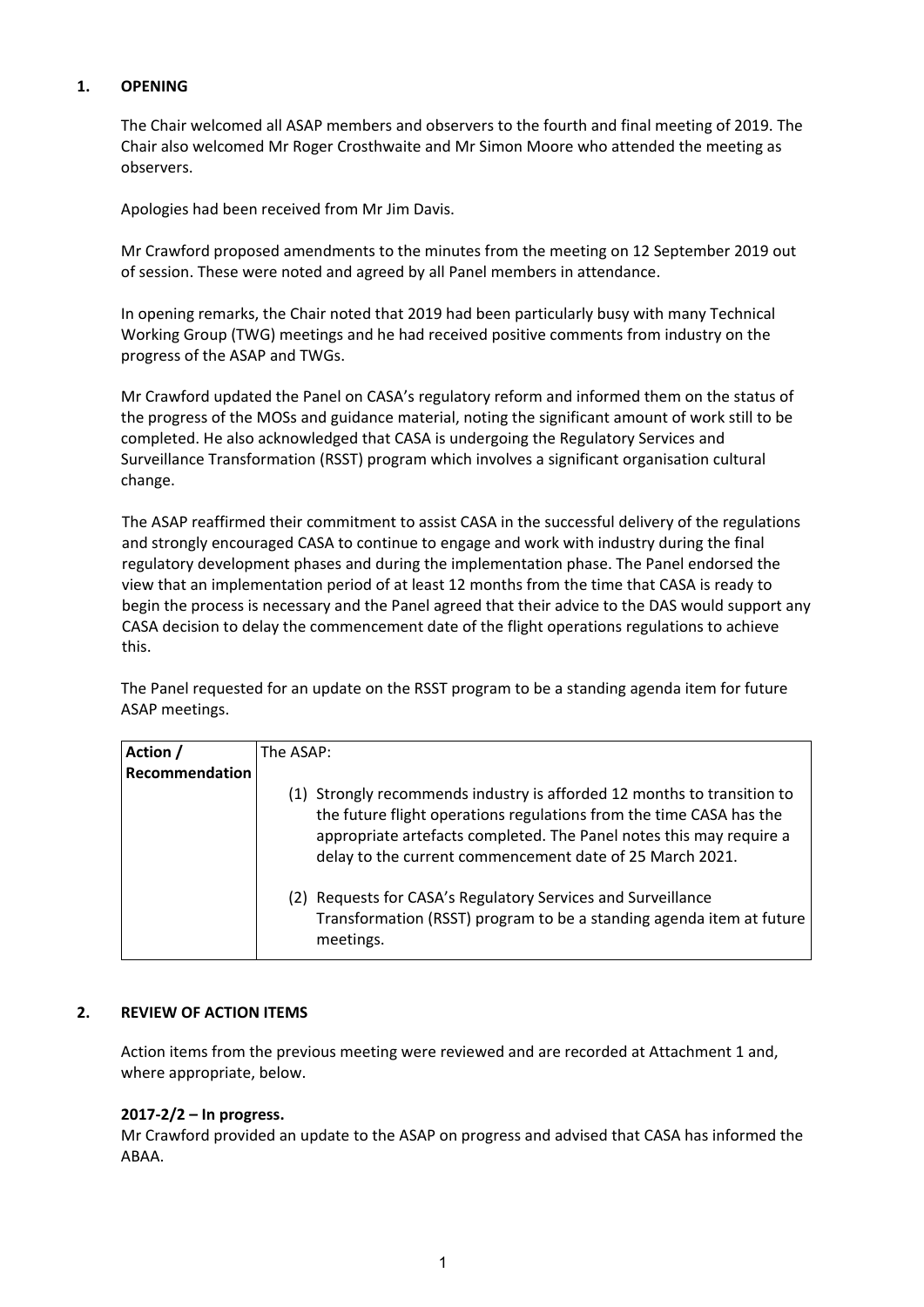#### **2018‐1/1 – In progress.**

 Mr Simon Moore informed the Panel that the majority of respondents in the Australian Industry Standards Skills Forecast for Aviation reported experiencing a staff shortage in a range of sectors within the industry. Mr Moore noted that the government is implementing a range of measures in response to the report. He also advised that the legislation to increases FEE‐HELP for students undertaking approved aviation courses is yet to receive royal assent and is expected to commence from 1 January 2020. The Chair noted that this item was raised under the safety caveat where some concerns were raised that pilot standards may be lowered to reduce the pressure on the pilot shortage. The ASAP discussed the commentary associated with lowering standards, particularly in the context of importing overseas pilots. The ASAP are to keep a watching brief on this matter.

#### **2019‐1/3 – Closed.**

 December with the intention to identify the 'pain‐points' affecting industry in CASR Parts 61, 141 The Chair informed the ASAP the first meeting of the 'Licensing and Flight training TWG' is  $4 - 5$ and 142.

### **2019‐1/4 – Closed.**

The Chair informed the ASAP that the Part 66 TWG will meet in early‐2020. This agenda item will be updated through the TWG update.

### **2019‐1/5 – In progress.**

 Diploma is anomalous when the licence to practice is a separate qualification issued by CASA. Mr Mr Walker informed the Panel that CASA still has an appetite to enter a Memorandum of Understanding (MoU) with ASQA, however this is not a priority for ASQA. The ASAP noted that, unlike the majority of other VET Qualifications, the various Aviation VET qualifications are not the licence to practice. The current system of tying Government funding for flight training to a VET Gissing raised that there are industry concerns with the VET Student Loan system. The Chair suggested Mr Gissing and Ms Fleming produce a paper which highlights industry concerns on this matter. The Panel will consider the paper at the next meeting with a view to empower Mr Walker in revising the MoU discussions with ASQA.

#### **2019‐2/5 – Closed.**

The ASAP Secretariat has established a communications strategy for the TWG Expression of Interest (EOI) which will be completed before the next meeting.

## **3. PRIORITY SAFETY MATTERS AND EMERGING RISKS**

#### **3.1 Emerging risks in the RPAS sector (Discussion)**

 discussion. He noted that there is a lot of activity in lower‐airspace operations, with the emerging Mr Reece Clothier raised the issues and safety areas emerging in the future of the RPAS sector for sector of urban air mobility in addition to the growing drone sector.

 discussion on the needs required for future airspace integration, particularly as Australia takes the sector at the next meeting. He highlighted the concept of future airspace integration which refers to the managing of all different types of airspace users and notes that this is currently out of scope with the current Air Traffic Management (ATM) framework. Mr Clothier also noted the importance of having more lead in air mobility. The Panel discussed the difficulty to find the relevant information for the RPAS sector and requested Mr Clothier provide a briefing on the emerging matters and risks in the RPAS

 of interest' to the ASAP Meeting Agenda for future meetings. Mr Clothier added that the emerging Additionally, the Chair noted that for the Panel to provide advice on risks in the industry, members need to have a better understanding of the matter. The Panel agreed to add 'Emerging risks/areas areas and risks of the RPAS sector is an issue for the whole airspace community to solve and the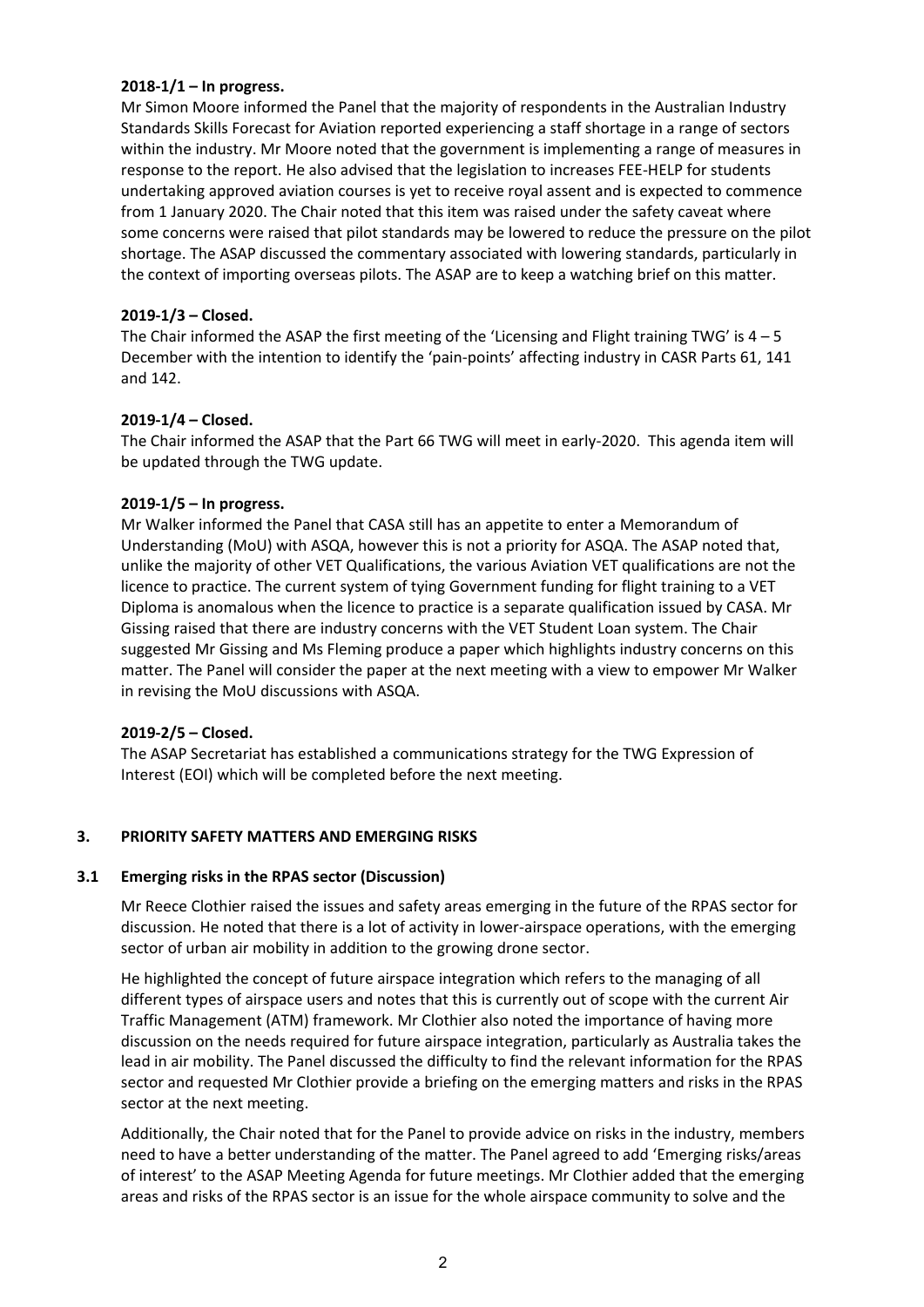drone community wants the input of traditional aviation. Mr Simon Moore added that the Department supports the topic being discussed at ASAP meetings and that there is a policy statement on RPAS being released by the Department.

| Action /              | The ASAP:                                                                                                                                   |  |  |
|-----------------------|---------------------------------------------------------------------------------------------------------------------------------------------|--|--|
| <b>Recommendation</b> |                                                                                                                                             |  |  |
|                       | (1) Requests Mr Clothier provides a briefing to the Panel on the emerging<br>matters and risks in the RPAS sector at the next ASAP meeting. |  |  |
|                       | (2) Agreed to add 'Emerging risks/areas of interest' to the ASAP Meeting<br>Agenda.                                                         |  |  |

## **3.2 CASA's position on the Significant Seven and safety data analytics (Discussion)**

Mr Gissing asked for CASA's view on the international work on the Significant Seven and stated that it was important for CASA to agree on a bowtie model that produces a common language for risk assessment.

Mr Crawford informed the ASAP that CASA uses Power BI for data analytics and has being using the bowtie model for some time and is aligned with the framework adopted by the Civil Aviation Authority (CAA) in the UK.

 The ASAP requested CASA to provide a briefing at the next meeting on its use of safety data analytics and the information it can provide on emerging risks in industry.

| Action /       | The ASAP:                                                                                                         |  |
|----------------|-------------------------------------------------------------------------------------------------------------------|--|
| Recommendation |                                                                                                                   |  |
|                | (1) <b>Requests</b> CASA to provide a briefing on its use of safety data analytics<br>at the ASAP 2020-1 meeting. |  |

## **4. POLICY PROPOSALS**

## **4.1 Update on the multi‐engine helicopter class rating TWG (Discussion)**

 than originally planned to ensure that enough issues are put on the table, noting there are different noted that the TWG may decide that a small group of specialists work to resolve specific matters, such as the multi-engine helicopter class rating. Mr Cronin requested an update on the Multi‐engine Helicopter Class Rating TWG that the Panel agreed to established at the ASAP 2019‐3 meeting on 19 September 2019. The Chair advised that the Licensing and Flight Training TWG, also established at the ASAP 2019‐3 meeting, is now larger ways to resolve them. Mr Crosthwaite, the CASA Lead for the Licensing and Flight Training TWG,

## **5. PROJECT INITIATION**

## **5.1 Flight Operations Transition (ASAP Standing Agenda Item)**

 MOS development, with the first meeting to occur in early 2020. Mr Crawford updated the ASAP on the development of CASR Parts 103, 105 and 131 (the '3‐pack'). He informed the Panel that CASA will be establishing its own technical working group for Part 131

 CASR Part 135 and advised members of the next steps of the process. He noted that CASA is expecting preliminary results in mid‐ to late‐December, with a final report by the end of January. Mr Walker advised that the ASAP and the Part 135 TWG will be informed of CASA's decision on the passenger seat‐limit as soon as practicable after the CASA Board has been informed. Mr Walker updated the Panel on the independent risk assessment on the passenger‐seat limit in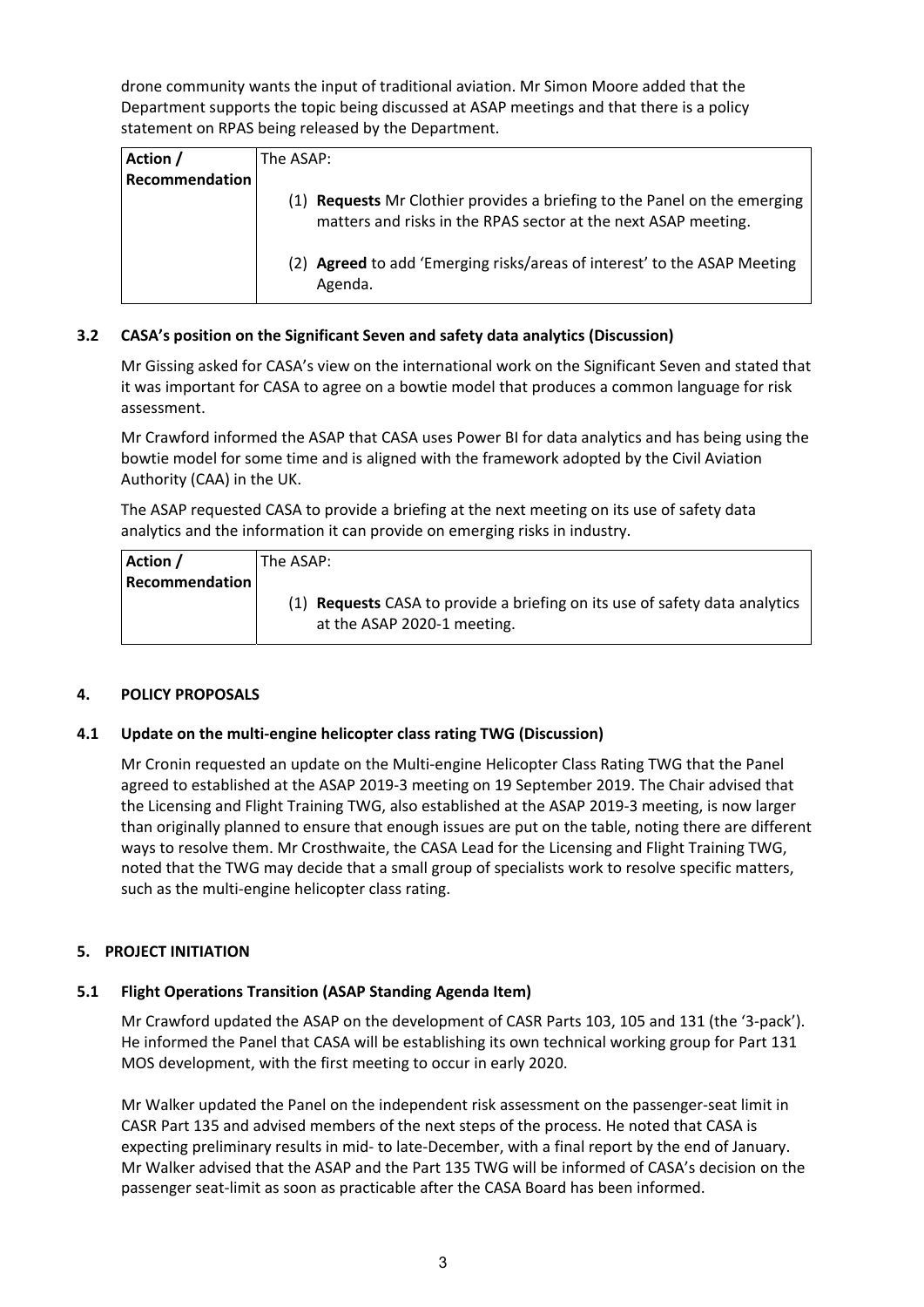## **5.2 Review of Aviation Medicine (CASR Part 67)**

Mr Walker proposed to establish a TWG on CASR Part 67 (Medical) as CASA intends on conducting a review of aviation medicine. He noted that the regulation has not been reviewed since the 2000s and since then there have been changes in aviation medicine and science, and that there should be an alignment between CASA and other National Aviation Authorities (NAAs).

The Panel discussed the scope of the review with Mr Walker adding that the review needs to be holistic and look at all areas of aviation medicine.

 The ASAP discussed the membership of the TWG where it was agreed that members would need to as they can provide the perspective of the 'end user'. be appropriately qualified medical professionals who can speak to the different sectors within the industry. The Panel also discussed the need to ensure that operational personnel are on the TWG

| Action /              | l The ASAP: l                                                         |  |
|-----------------------|-----------------------------------------------------------------------|--|
| <b>Recommendation</b> |                                                                       |  |
|                       | (1) Agrees to establish a Technical Working Group to review CASR Part |  |
|                       | 6/                                                                    |  |

### **6. OTHER BUSINESS**

### **6.1 Technical Working Group update**

Mr Di Toro provided a brief update on TWG activities since the last meeting. He informed the ASAP that the Part 121 MOS TWG met in Sydney on 19 November 2019 for the first of a few meetings to review smaller sections of the technical draft MOS to discuss any outstanding matters prior to public consultation. Both CASA and the TWG members provided positive feedback after the meeting and will next meet in early 2020.

 received from some members on the TWG are that the MOS is too prescriptive in some areas. The English guide. The Chair highlighted that CASA would have benefitted from earlier consultation Mr Di Toro also informed the Panel that the Part 138 MOS TWG met via teleconference on 12 November 2019 as the majority of members were unavailable for an in‐person meeting. Comments Panel discussed that being overly prescriptive should be avoided in a MOS, however it was also noted that a MOS is still legislation and as a result would be more difficult to read than a plain with the TWG. The Panel strongly encouraged CASA to engage with industry as early as possible in the development process of the MOS.

Mr Bouttell informed the Panel that after the Charter Maintenance TWG reports were provided to the ASAP and that CASA opened public consultation on the policy proposal on 20 November and closes on 22 December.

| Action /       | The ASAP:                                                       |  |  |
|----------------|-----------------------------------------------------------------|--|--|
| Recommendation | (1) Notes the update on the Technical Working Group activities. |  |  |
|                |                                                                 |  |  |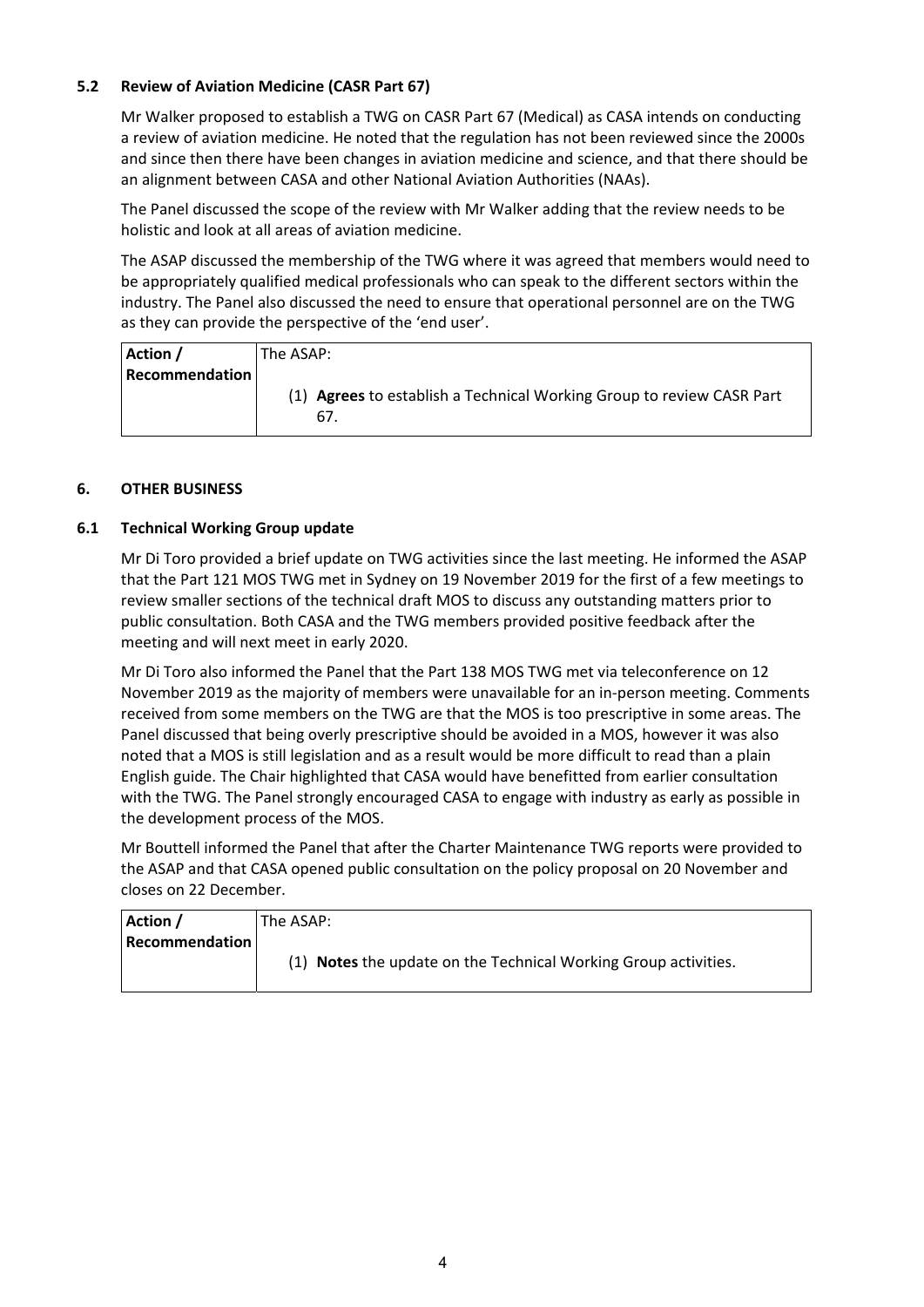Prof Patrick Murray

### **ATTENDING PANEL MEMBERS**

Mr Michael Monck

Dr Reece Clothier

Mr Graeme Crawford

Mr Rob Walker

Ms Adrianne Fleming

Mr Ray Cronin

Mr John Gissing

#### **APOLOGIES**

Mr Jim Davis

#### **OBSERVERS**

| Mr Matthew Bouttell  | <b>ASAP Secretariat</b><br>Civil Aviation Safety Authority                                                                  |
|----------------------|-----------------------------------------------------------------------------------------------------------------------------|
| Mr Matthew Di Toro   | <b>ASAP Secretariat</b><br>Civil Aviation Safety Authority                                                                  |
| Mr Simon Moore       | <b>Executive Director Aviation and Airports</b><br>Department of Infrastructure, Transport, Cities and Regional Development |
| Mr Roger Crosthwaite | Manager Flight Standards Branch<br>Civil Aviation Safety Authority                                                          |

#### **ATTACHMENT 1**

Updated Action Register